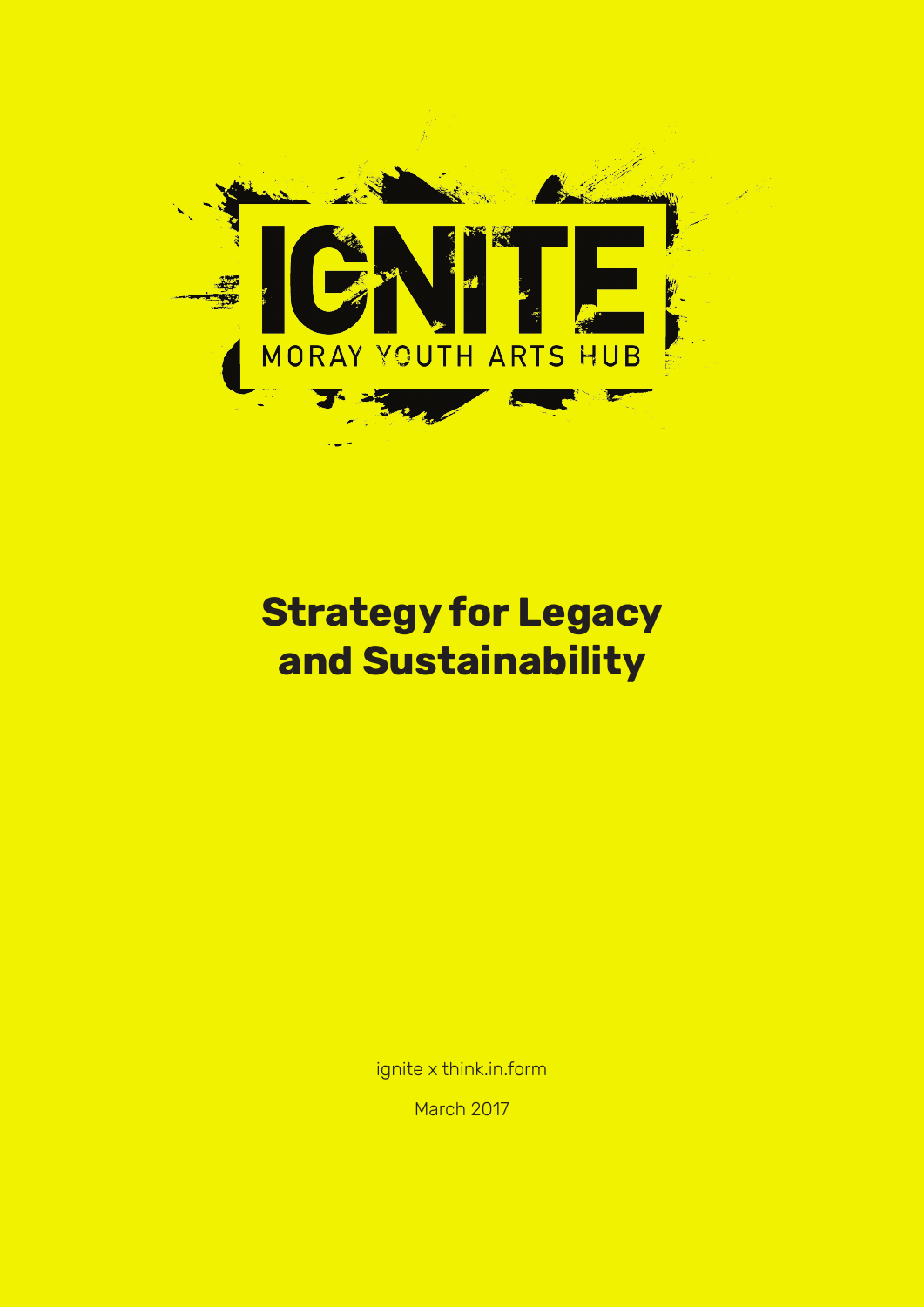### **CONTENTS**

| <b>Introduction</b><br><b>Process</b><br><b>The Future of Ignite</b><br><b>Ignite and Findhorn Bay Arts</b><br><b>Additional Support</b> | 3<br>4<br>5<br>9<br>$\mathbf{12}$ |                   |    |
|------------------------------------------------------------------------------------------------------------------------------------------|-----------------------------------|-------------------|----|
|                                                                                                                                          |                                   | <b>Conclusion</b> | 14 |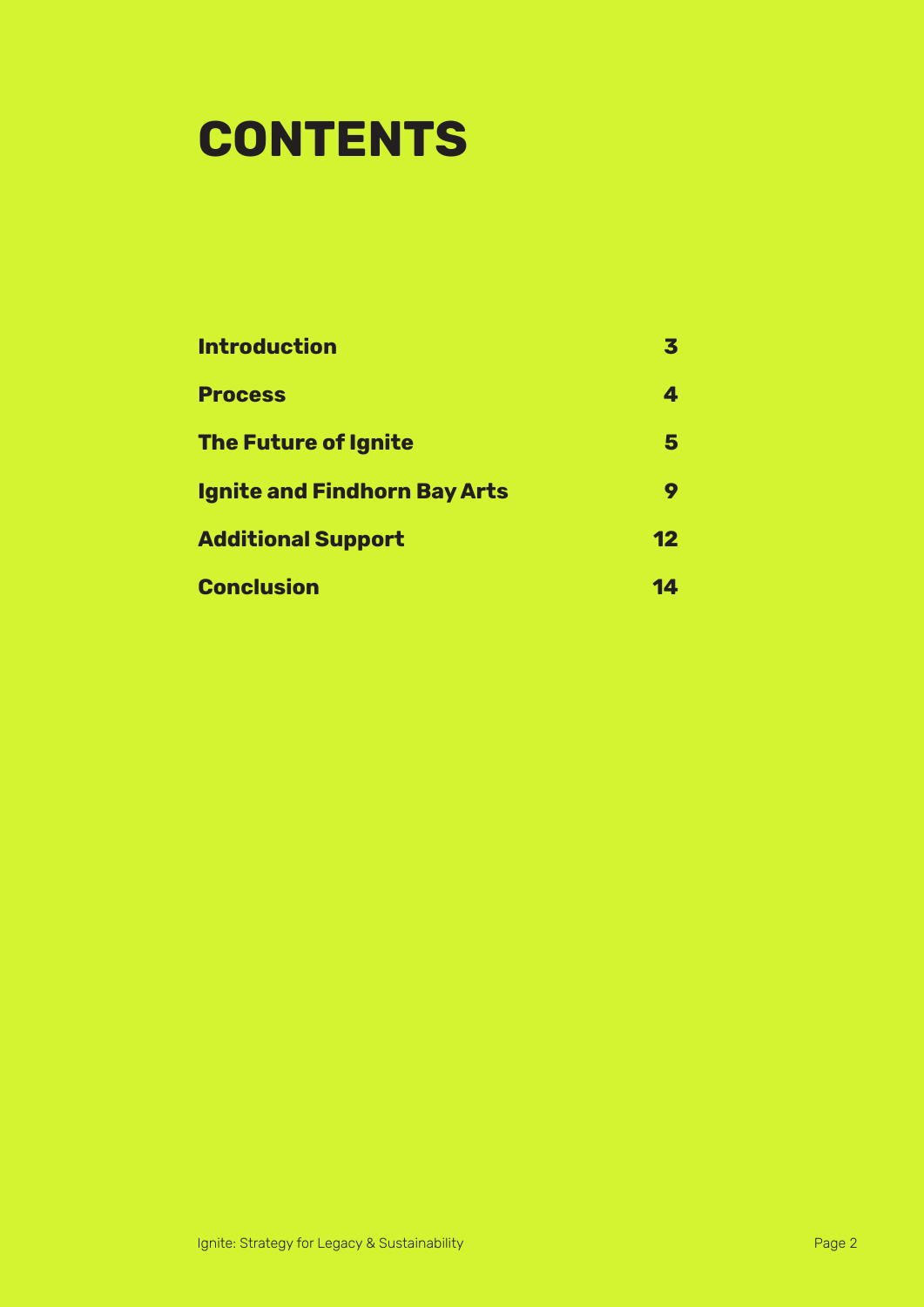## **INTRODUCTION**

Time to Shine, Scotland's first youth arts strategy, was published by Creative Scotland in 2013. The Strategy focused on three key themes: participation – creating and sustaining engagement, progression – nurturing creativity and talent and provision – developing infrastructure and quality.

The recommendations for delivering against the strategy objectives included the creation of nine regional Youth Arts Hubs. Applications were invited from consortia of cultural organisations working in partnership across artforms to coordinate and strengthen activity in their region. The Moray Youth Arts Hub, operating under the name of Ignite, was led by Findhorn Bay Arts, based in Forres and the programme of activity supported for a two year period until December 2016.

At the end of this initial period of funded activity, Creative Scotland has asked each of the hubs to explore how they can build on the legacy of work undertaken thusfar, and how this work might continue in future. This process has been undertaken in the context that the funds which supported the hub over the two year period have now closed.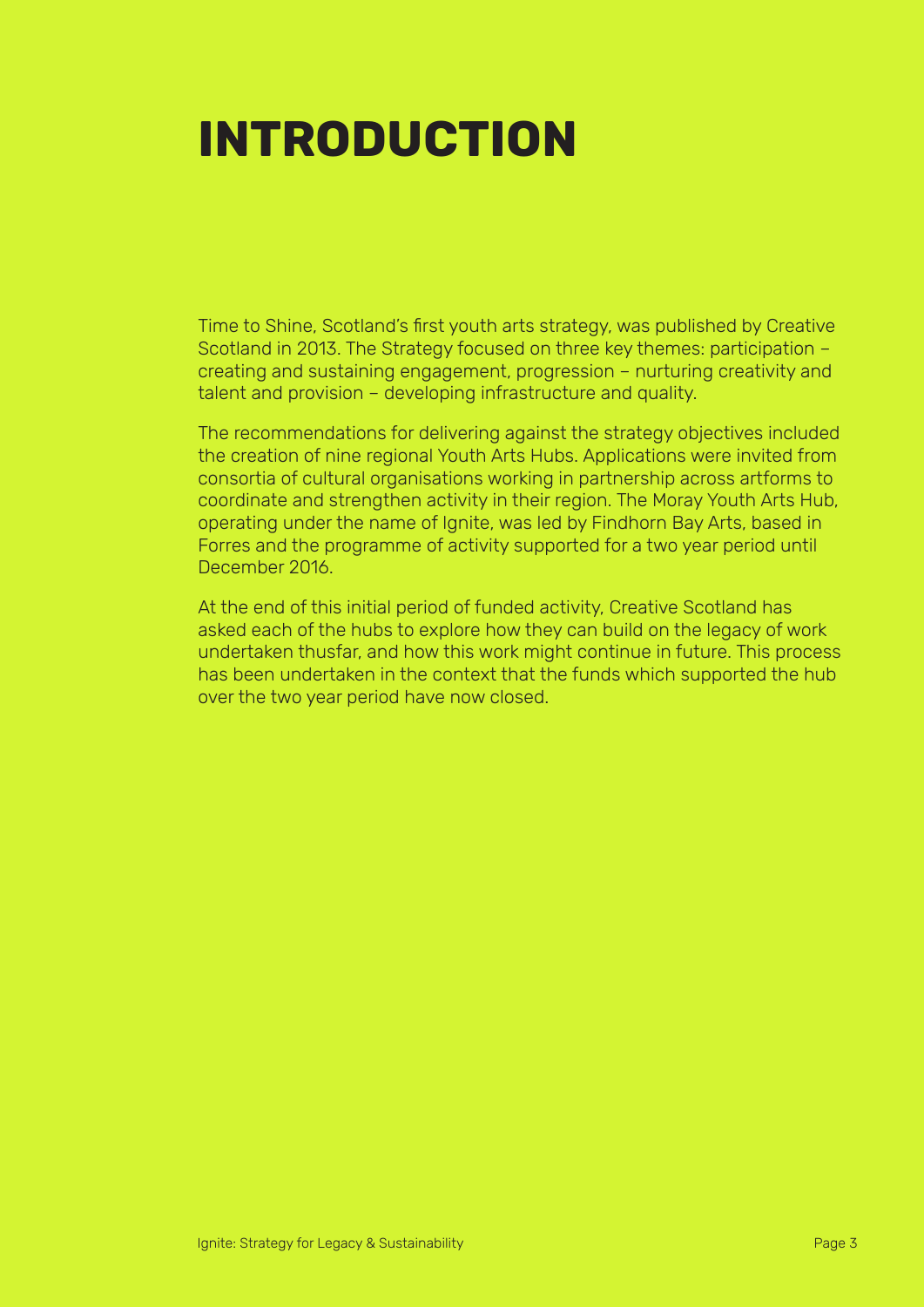

Findhorn Bay Arts completed an evaluation of all Ignite activity in January 2017. This evaluation highlighted the range, scale and reach of activity that has taken place over the two years.

A workshop, facilitated by consultant, Sam Eccles, exploring outcomes of the activities supported by Ignite with representatives of parter organisations and individual creative practitioners was held in Elgin in December 2016.

The Ignite Youth Arts Ambassadors group meetings, facilitated by Findhorn Bay Arts also explored the project outcomes in relation to individual creative journeys over the two years.

In November 2016, Findhorn Bay Arts engaged think.in.form design & consultancy to explore options if and how Ignite could continue beyond the original funded period. This process considered two key areas: structures and communications and in particular what the useful role of a 'hub' might be going forward.

All partner organisations and individual creative practitioners who had been involved in Individuals in delivering Ignite activity were invited to contribute to this process - via one to one conversations.

The initial findings and recommendations of this process were shared and discussed at a meeting with partners and with the Youth Arts Ambassadors in March 2017.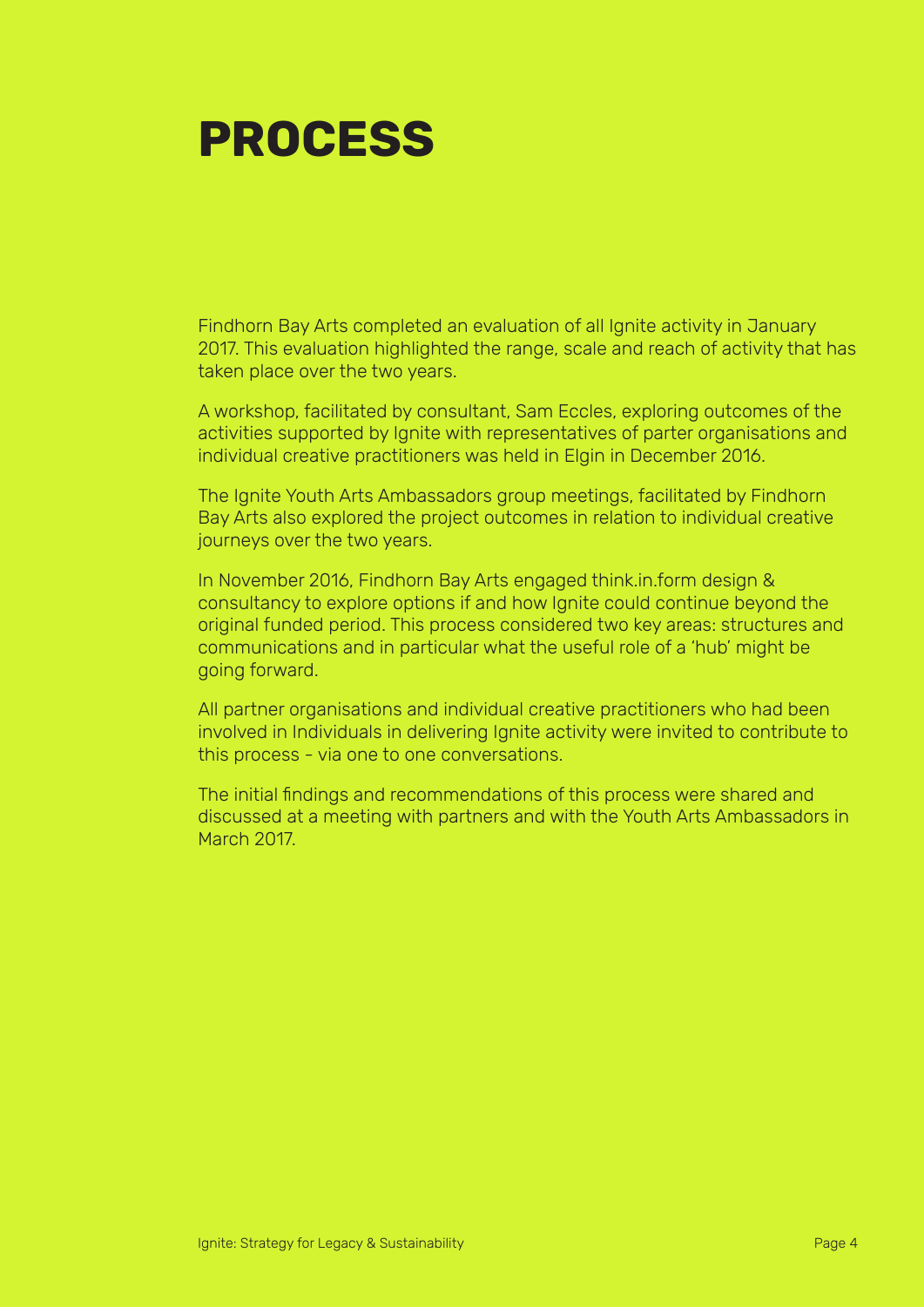# **THE FUTURE OF IGNITE**

The process of exploring how these activities can continue has focused on three key questions:

1. In practical terms what happens to Ignite? What feasible route can be identified for comparable opportunities (to the funded period) for young people to continue and what resources are required to make this happen?

2. What is the future relationship between Ignite and Findhorn Bay Arts?

3. What other elements of support, beyond the immediate scope of Ignite activities are required to strengthen youth arts provision in Moray?

\*\*\*

At the start of this process, three key ideas were defined and understood underpin the future of Ignite. These ideas were tested through the subsequent period of consultation, during which time, two further, additional themes emerged. These five threads were:

### **Led by Young People**

Ignite has worked over the past two years to foster and develop a key group of Youth Arts Ambassadors (YAAs) who have participated in and driven many of the activities that have been included in the programme. It is essential to harness this energy and enthusiasm and continue to give them a key voice in what Ignite is and does going forward.

### **Making Connections**

An important legacy of the work of Ignite has been the connections it has helped to facilitate between young people and creative practitioners both individuals and organisations across the region, and the broader partnerships between those within the cultural life of Moray who work with young people. These connections and partnerships should be understood as a valuable resource, that, with some ongoing support, can continue to grow and develop.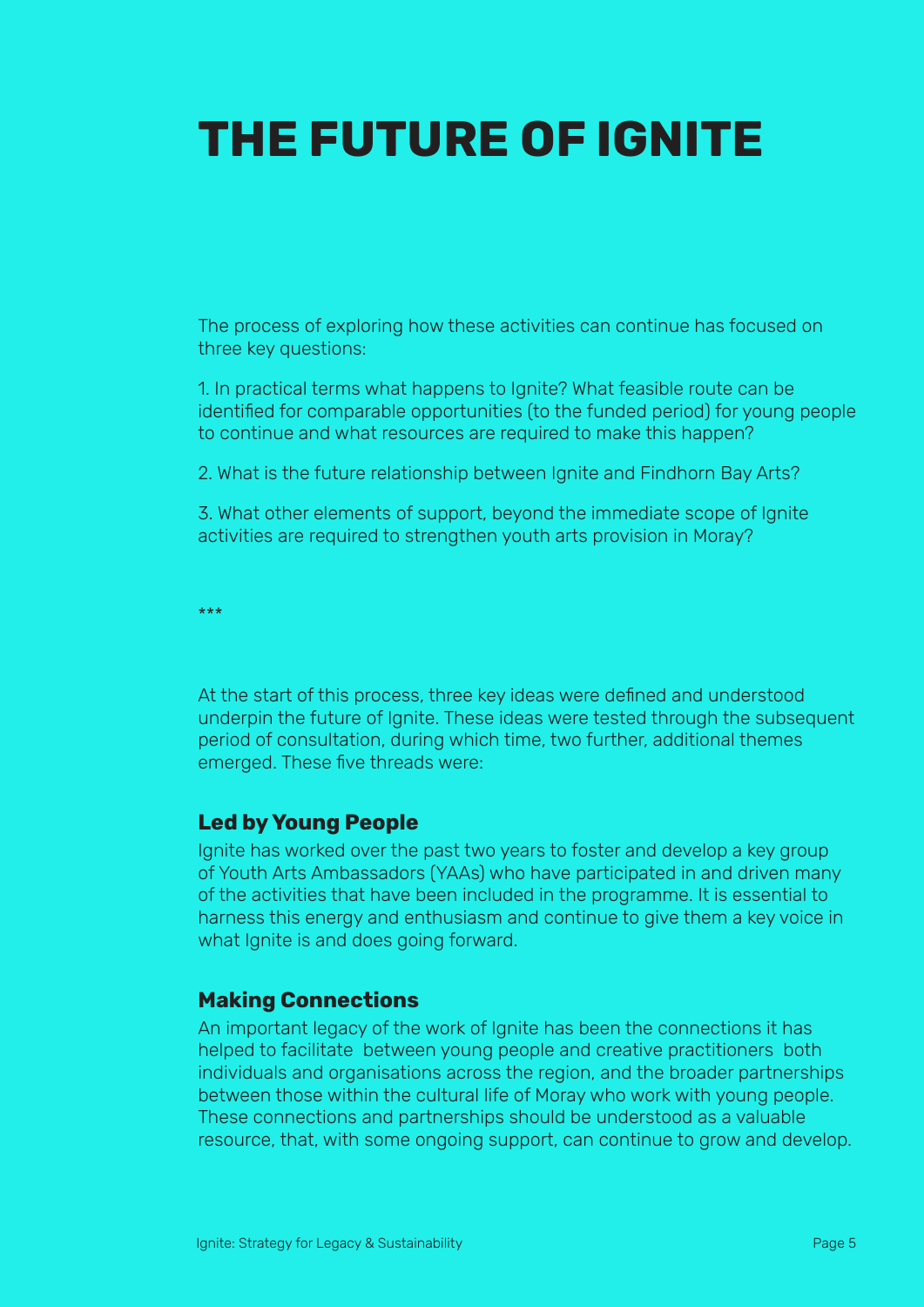### **Sharing Outcomes and Learning**

The legacy of this funded period of activity should include the sharing of the outcomes and learning with all those involved in delivery across Moray as a positive and deliberate action that reinforces partnership and collaboration across those working in the sector and in particular a openness to shared learning.

#### **Embracing the breadth of Creative Industries**

Creative skills and interests take on many forms and can be applied in many different ways for many different purposes and outcomes. Whilst it is natural that the core focus of an arts hub is the areas defined as art, a broader understanding that can embrace the closely related worlds of design, digital and making would significantly strengthen the offer for young people whilst also potentially opening up new partnerships and connections with related businesses and people in Moray.

#### **Supporting Career Pathways**

There is a specific need, often not fully addressed for young people within formal education or in extra curricular creative activities, concerning awareness of and entry routes to creative careers. Many of those most active within the youth arts hubs have been at this point of transition from being enthusiastic participants in creative activities to being interested in pursuing a career in the arts or creative industries. This career choice (further by study, training, placement etc.) can be particularly isolating in smaller communities and non-urban locations and, as such, is an area where the hub should explore in what ways it can help.

\*\*\*

In practical terms, Ignite should aim for continuity of provision at a minimum resourcing level, which allows flexibility for growth and change in the future.

What does minimum resourcing mean? The Ignite two year programme, made possible by Time to Shine funding, supported a significant amount of creative activity in the area, but the closing of the fund that made this activity possible means that support at this level and duration is highly unlikely in the short to medium term.

However, Ignite has a legacy of other valuable assets - the networks it has established and strengthened - for both young and creative practitioners, the brand visibility it has achieved and the connecting up of different opportunities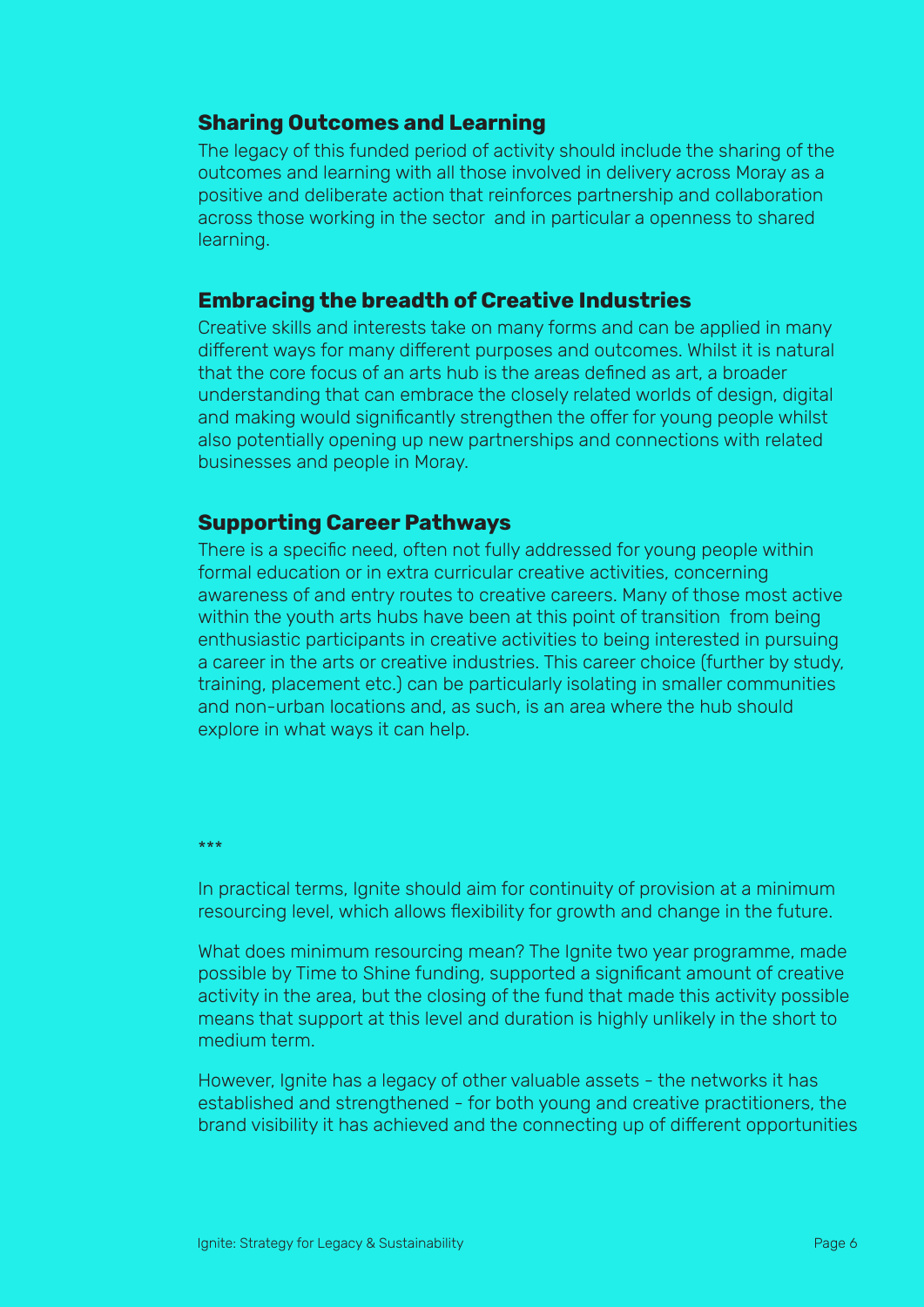for young people to get involved in creative activities. It is these functions - as a hub, that form the minimum resource - that Ignite can continue to connect, promote and signpost young people with relevant creative opportunities in Moray.

For this to happen, the following resources need to be in place:

### **The retention of the Ignite brand and associated assets**

The Ignite brand and visual identity was developed in discussion with young people at the outset of the project. The name and what it represents have achieved good visibility with both young people and the sector in Moray. Feedback has confirmed that brand has positive associations and that, having a standalone identity is helpful.

### **An ongoing role for the Youth Arts Ambassadors in shaping provision and priorities.**

Participation in the group has been of meaningful benefit to young people, and in particular, for those who are aiming to pursue a career in the arts or creative industries, has provided an important focal point for development, friendship and support. There is considerable benefit of changing membership to evolve into an informal network of support between individuals at different ages, stages of their learning or career journeys.

### **A online platform that signposts young people with creative opportunities.**

A new online presence for Ignite is key enabling the functions of the hub going forward. The existing web presence needs to evolve to a more targeted practical resource that can link young people with relevant events, activities, organisations and people most relevant to their creative interests. The new site should be underpinned by a directory of these resources, a noticeboard that can simply publicise upcoming opportunities and a place to showcase activity of young people. Content for the noticeboard should be updated directly by (approved and moderated) parter organisations rather than via an administrator.

### **A funded post for an Ignite support and engagement officer to enable all this to happen.**

No provision, online or offline, organises itself. The presence of a person, to enable these things to happen is vital. Engagement is key to the ongoing activities: in the first instance, engagement with young people to ensure they are aware of what Ignite can offer and engagement with creative organisations to ensure that they are taking advantage of how Ignite can help them promote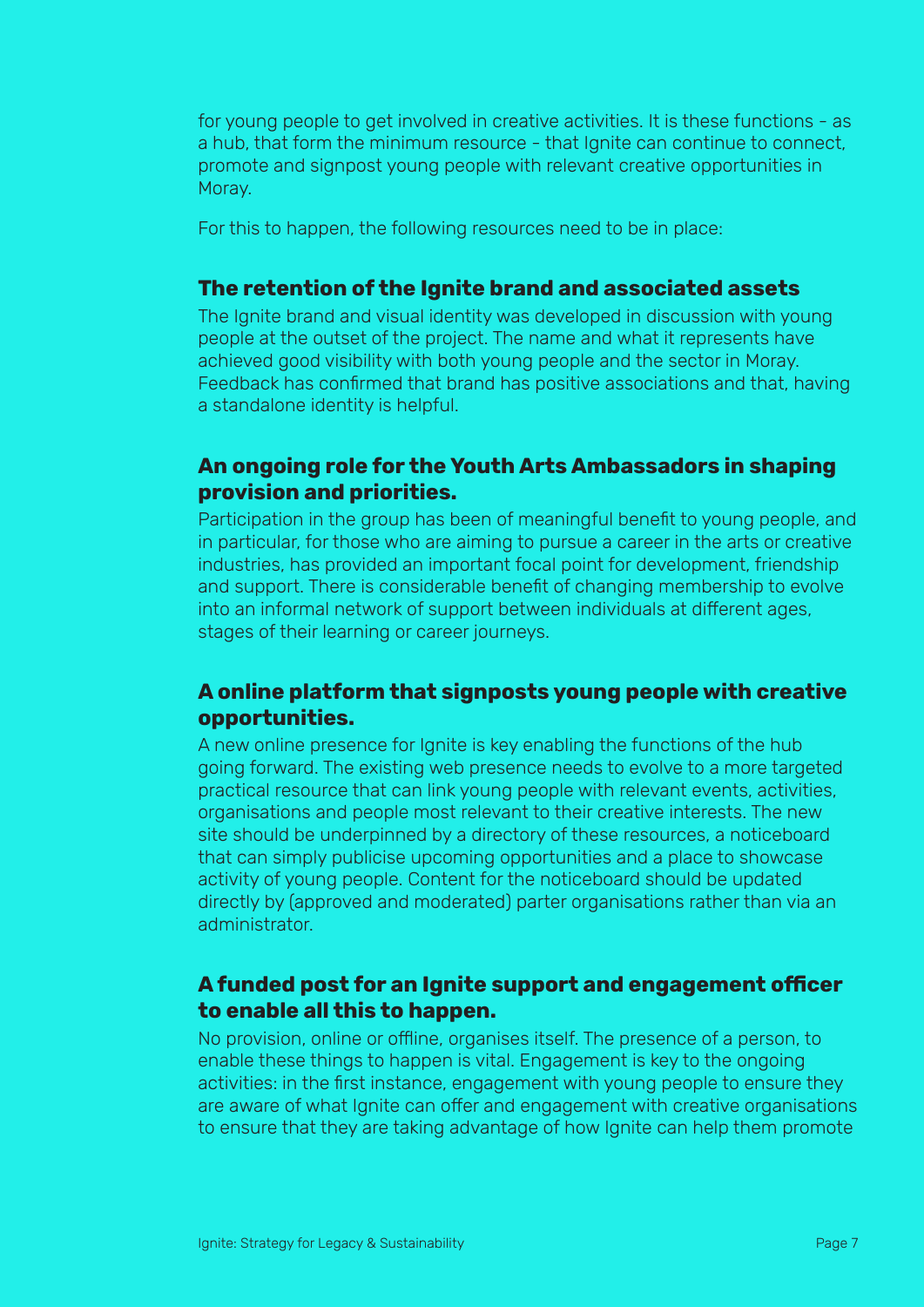what they do. This role, which could be initially feasible as a part time post, again could grow or change as demand and opportunities for more activity or support arise.

This structure of provision for Ignite has the following clear benefits:

- In the immediate term, it allows for continuity of provision at very minimal resourcing level. It continues a role for young people at the centre of defining what the hub is and does.
- It enables young people to connect with opportunities and/or to promote their own. It enables creative practitioners or organisations to signpost their opportunities.
- It puts in place a structure that could grow and adapt to run more activities or projects.
- It holds assets that could be transferred or even disbanded if resources are no longer available.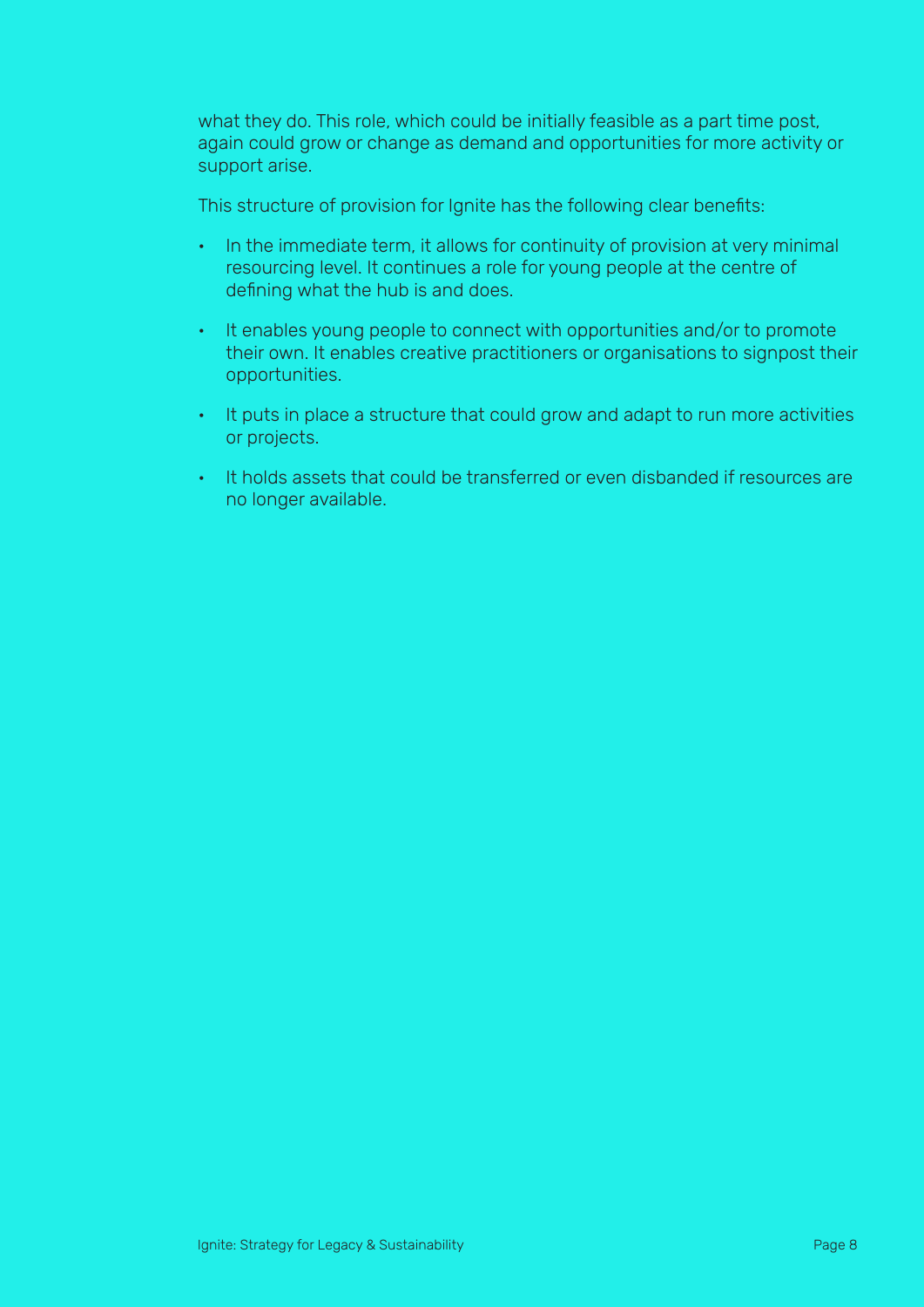### **IGNITE AND FINDHORN BAY ARTS**

The evaluation at the end of the funded period has afforded Findhorn Bay Arts an opportunity to consider how the role of leading the Moray consortium has sat alongside its other activities.

### **Findhorn Bay Arts**

Findhorn Bay Arts, established in 2012, has become firmly established as a prominent part of the cultural infrastructure in Moray, specifically through the flagship events of the biennial Findhorn Bay Festival, which hosted its second edition in 2016 and the annual Culture Day held in Forres.

The organisation has been confident and ambitious, and has consequently secured significant success in project fundraising, including leading the successful bid to win a Creative Place Award for the Forres and Findhorn area.

Young people and practitioners have acknowledged and welcomed the presence of the organisation within the Moray cultural scene and elements of its programme have been regularly cited as being of key importance to the creative development of young people in the area particularly in performance. There has also been a close and positive connection between members of the Youth Arts Ambassadors and the team at Findhorn Bay Arts.

However, Findhorn Bay Arts is still also a small and to some extent a fledgling organisation. The organisation currently relies on a funding mix of project funding and earned income from events, rather than longer cycles of core funding or other independent sources of income. This naturally requires the organisation to grow and contract as programme delivery and related resources allow. At present, having completed a large programme of activities in 2016 and with the end of related project funding streams, the organisation is currently planning for the next period of programme and resourcing from 2017 onwards with a view to consolidation and sustainability.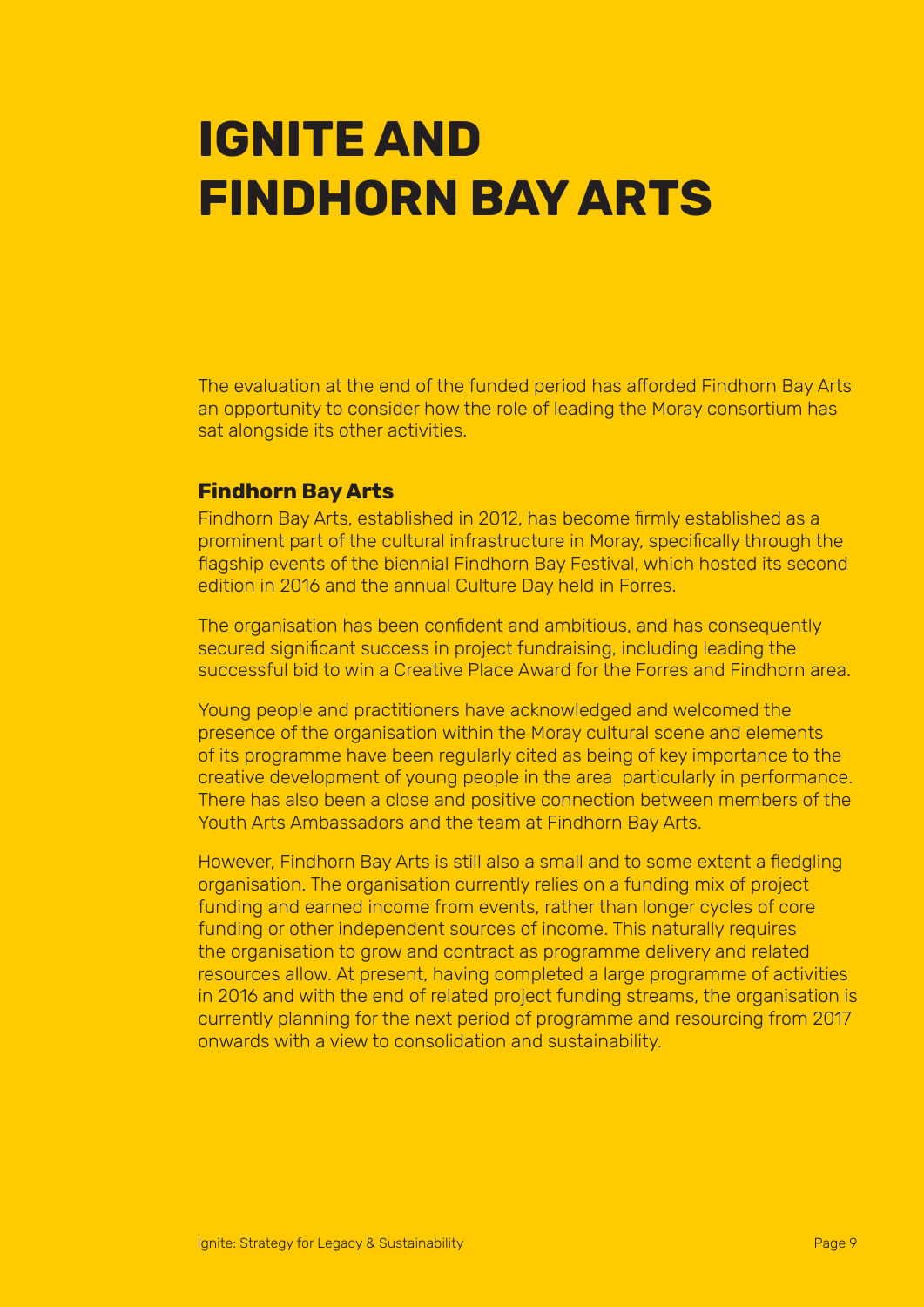### **Existing Provision**

It is important to note that youth arts hubs were not established as constituted organisations, but as partnerships projects, and as such, they are by default hosted by an organisation. The assets generated by their existence, and the administrative resources required to run them are all held by the consortium lead, and as such, by default, should be understood as naturally being part of the activities of Findhorn Bay Arts.

In the wider Moray context, there is no default host for the hub, as can be found in many of the locations where hubs are based, for example, a centrally located, building based multi-arts organisation with extensive public programmes, or an established arts organisation with primary focus on creative learning and young people or a region wide arts trust with multiple facilities and resources. The cultural sector in Moray does not currently consist of these kinds of provision, being at a smaller scale, made up of individual practitioners and small companies and without any central point of coordination.

However, the sector in Moray has demonstrated determination, resilience and cooperation in finding routes to share, support and grow. This has been evidenced through the constructive grass roots engagement with the preparation of the Moray Cultural Strategy and the emergence and ongoing evolution of Culture Cafe. Two organisations in the Findhorn / Forres area Bodysurf Scotland and Findhorn Bay Arts have been particularly instrumental in driving this cooperation.

This success has of course been further acknowledgement at national level, through the Forres Area Creative Place Award and through the public sector partnership securing much needed Moray Place Partnership funds.

### **Providing a Host**

With this context in mind, both existing arrangements remain logical at least in the immediate term: that Ignite remain a 'hosted' project and that Findhorn Bay Arts continue to host.

Hosting of Ignite by Findhorn Bay Arts fits comfortably with one of its core objectives as an organisation that helps people, including young people, to access opportunities to participate in creative activities.

Ignite can continue to benefit from proximity to the programme run by FBA, which has so clearly been a positive experience for many, whilst also benefiting from the confidence and connectedness of FBA to the rest of the sector in Moray.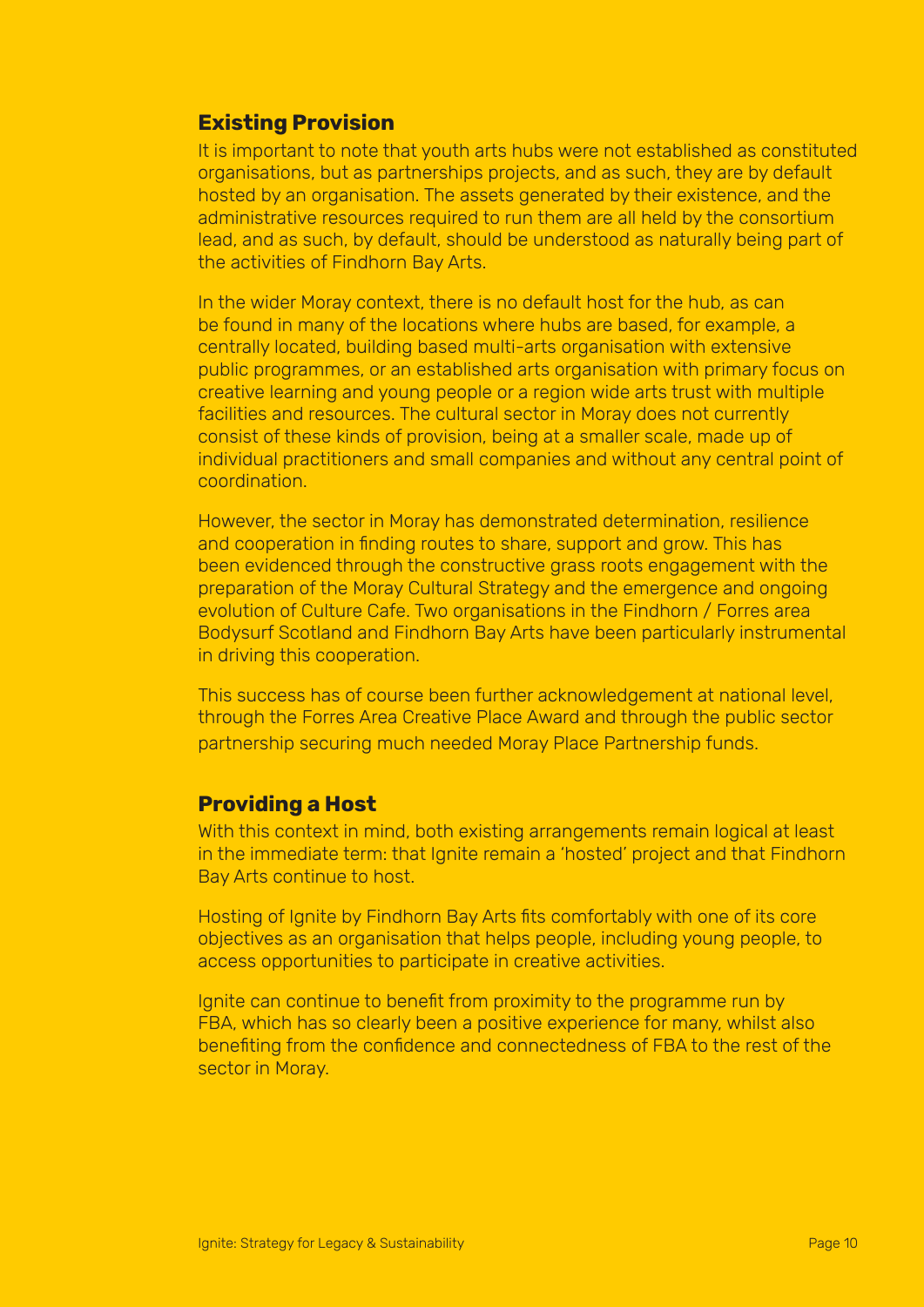Findhorn Bay Arts should continue to manage the Ignite project in a distinctive way and reaffirm the subtle but important difference defined by the role of hosting, aided by the following approaches:

- Continue to place young people at the centre of decision making, through the YAA group or other initiatives.
- Maintain active dialogue about how Ignite is organised and delivered with the wider sector via an active youth arts reference group.
- Explore ways to share the learning outcomes of the two years of project funded work with the wider sector in Moray, encouraging openness and dialogue across youth arts provision.
- Establish a process that enables regular objective review points from those involved on how Ignite is working with this structure and be open to changes, small or large, in response to this.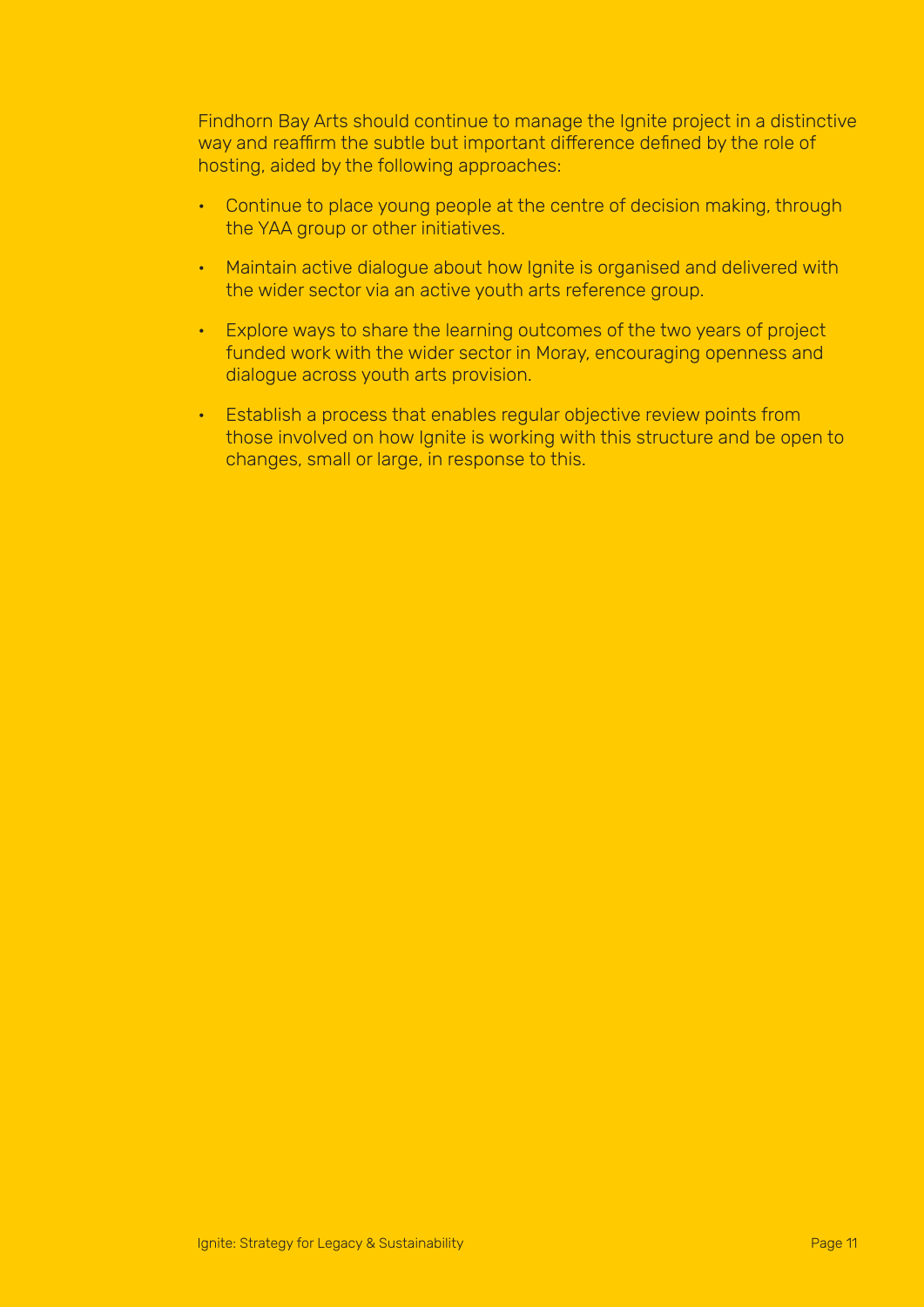### **ADDITIONAL RESOURCES**

The process of evaluation has raised several issues that, whilst outwith the immediate scope of the practical future of IGNITE, are captured here for noting.

### **A cultural strategy for young people**

The Moray Cultural Strategy: We Make Moray was prepared in 2013 and published in 2014 and is now due for a refresh. In tandem with this process and to complement the refresh, a cultural strategy for young people in Moray should be created. This strategy should articulate in the words of young people what creativity is and means to them and how opportunities can be accessed. It may be that this process cross references with the headline themes of We Make Moray and the national objectives of Time to Shine. It should be prepared as a practical document which can help organisations and individuals to set what they do against area wide objectives short, sharp and accessible.

This process has not sought to determine who should lead this process, but it would be logical to ensure that IGNITE, and in particular the YAAs have a key role in any such development.

### **Resources for creative careers**

In relation to the key theme of career pathways, questions have emerged during the consultation process on the visibility and joined up nature of creative careers advice in Scotland. Signposting to relevant resources should be considered as part of the IGNITE website build - for example including directory entires for relevant providers in neighbouring Highland and Aberdeen/shire as well as those national organisations (the national companies and youth companies) that provide opportunities for young people.

The larger question of whether more could be done to inform and signpost those interested in taking forward a career in the arts and creative industries in Scotland is a task that requires a strategic approach at national level.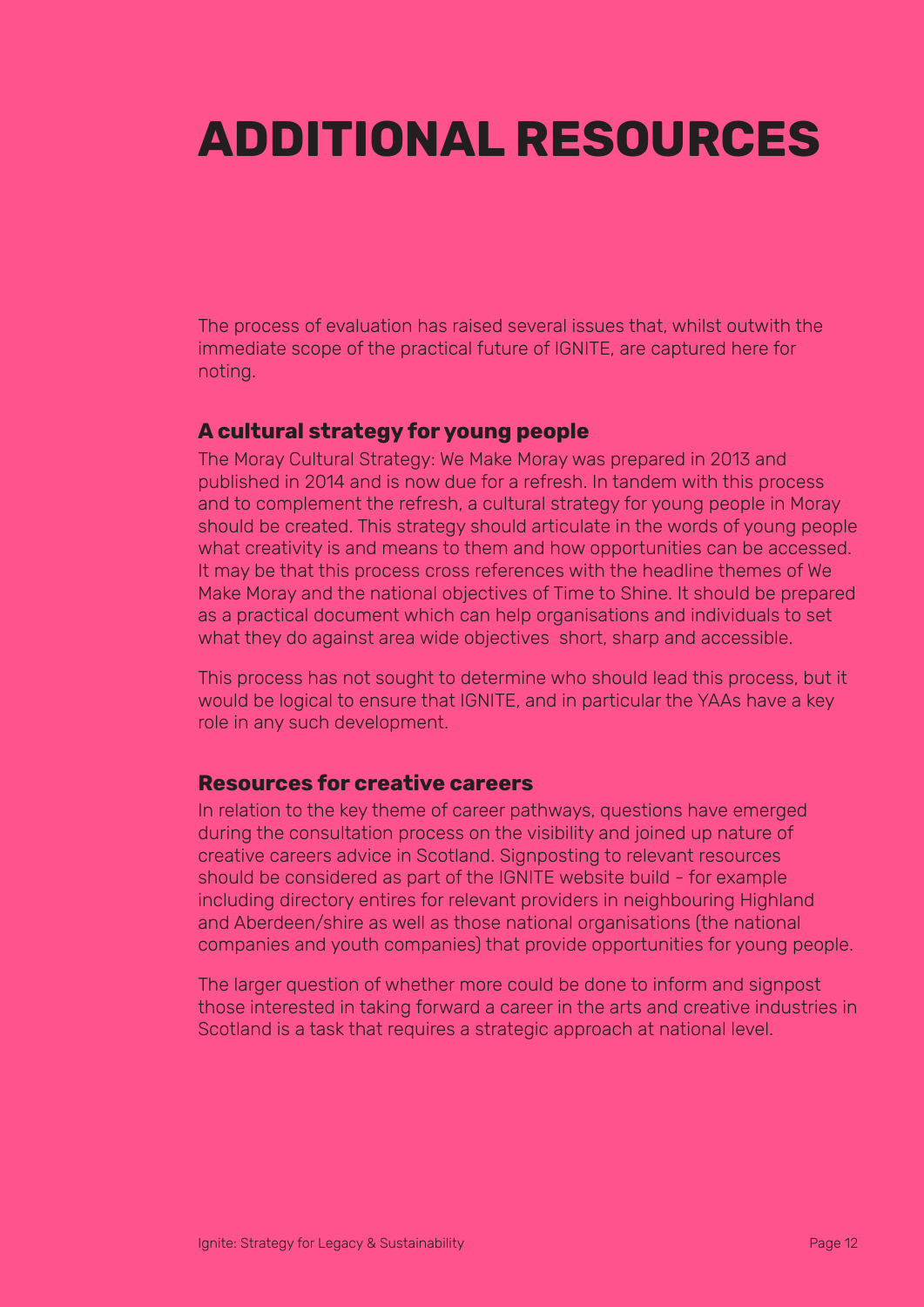### **Online Listings**

Similarly, the challenge of locating opportunities or events at national level directed towards young people remains. Listings of events and opportunities continues to be fragmented and diffuse. Feedback from users on the Time to Shine Youth Arts Events website, captured during this process was that, whilst commendable in intention, the website only partially helped this need.

Evaluation of this provision and the future requirements is not within the scope of this process, but the need for more effective and joined up approaches to events and opportunities listings remains a challenge that needs to be addressed.

#### **Creative spaces for young people**

All creative practitioners value spaces to create in. A dedicated space, a studio, a rehearsal room, a workshop whatever form it needs to take. Perhaps as best articulated by the Room 13 model, young people are of course no different in this regard and a space within home, or school, or making temporary use of a space used for other purposes does not fully compensate for this. What opportunities are there to explore provision of creative spaces specifically for young people in Moray - for different artforms, in different locations for different types of events?

Specifically, this area should be considered as part of the review/development of a Moray Cultural Strategy for Young People.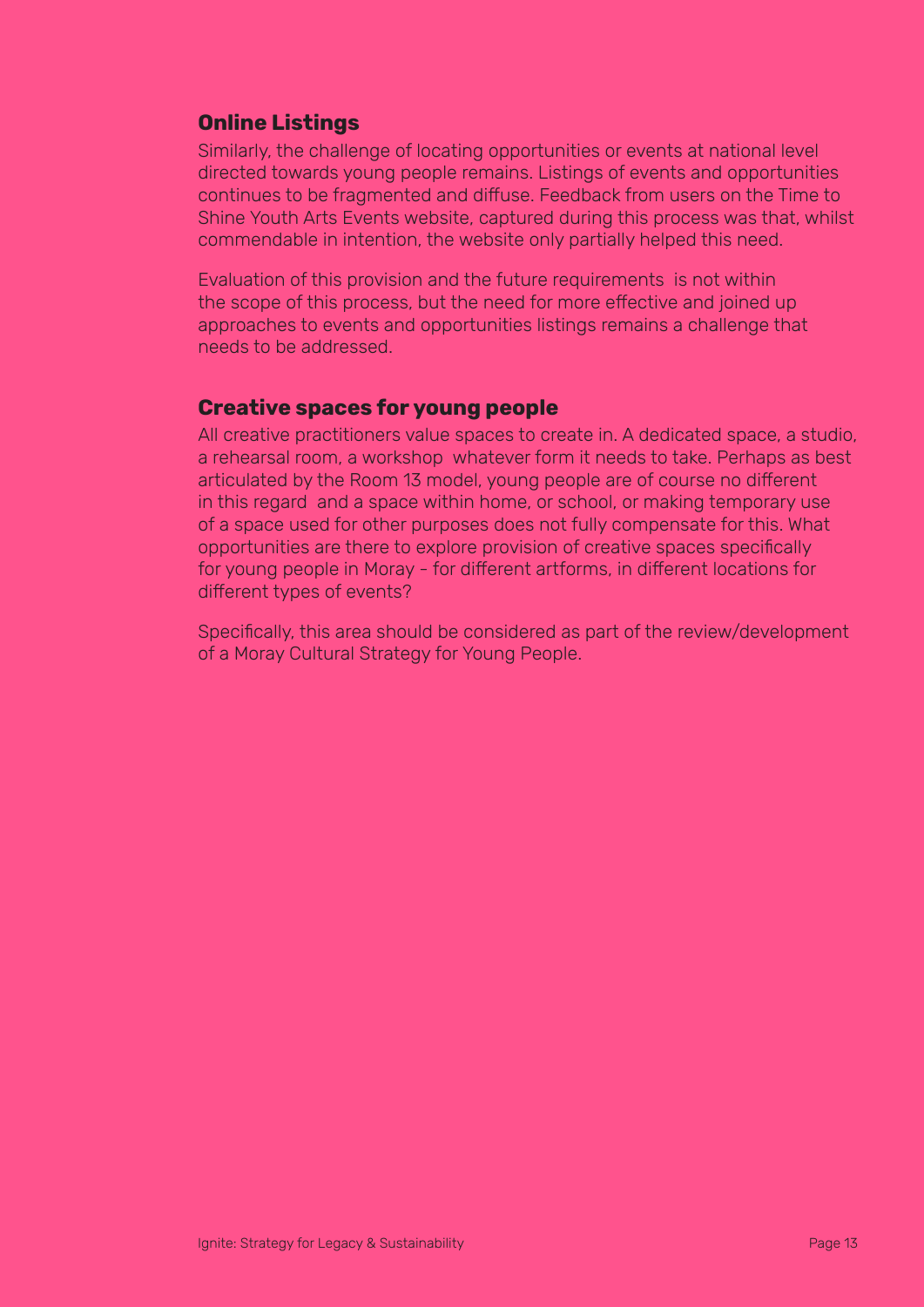### **CONCLUSION**

Over the past two years, Ignite has helped to connect young people in Moray with opportunities to engage with and participate in arts and culture. opportunities. The Moray Youth Arts Hub consortium, led by Findhorn Bay Arts, has distributed funds awarded through the Time to Shine programme to enhance creative activities for young people in the area through partnership working with cultural organisations and individual creative practitioners.

The current strand of funding came to an end in December 2016. However, the vision for creative possibilities for young people throughout Scotland, as defined in the National Youth Arts Strategy remains - despite the limitations of resources going forward. In the context of Moray an area which in the recent past has had limited infrastructure and resources for sustained cultural activity it is vital that the legacy of the delivery and partnerships that have been built up during this time can continue to develop.

The challenge that all those involved in delivering projects supported by Ignite to date should strive to meet, is to continue to provide young people with better access to creative opportunities than they had prior to the establishment of the hub.

However, the reality of significantly less resource to fund this activity cannot be ignored. Whilst some funding directed towards opportunities for young people via the Moray Place Partnership may be available, it is clear that in the immediate term, this cannot be expected to maintain activities to the level of funding that the hub enjoyed.

This proposal has outlined how a strategic approach to resourcing, centred around an effective communications platform can provide some elements of continuity for the connections and partnerships that have been developed through the hub. The key vision is that, going forward, Ignite is repositioned as a 'platform' which can help to signpost opportunities, connect people and organisations and celebrate creative achievements in Moray.